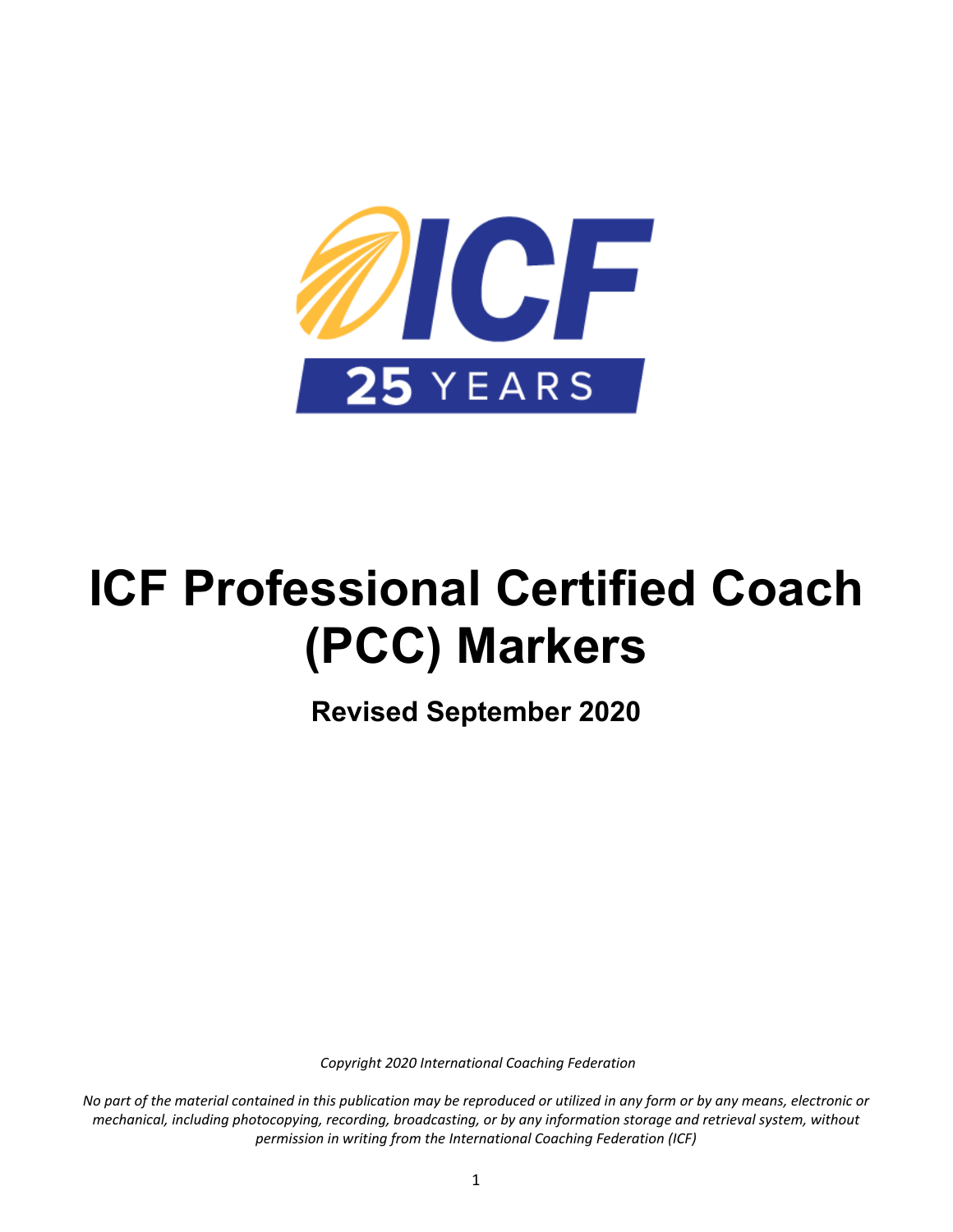# **PCC Markers**  Revised September 2020

Assessment markers are the indicators that an assessor is trained to listen for to determine which ICF Core Competencies are in evidence in a recorded coaching conversation, and to what extent. The following markers are behaviors that represent demonstration of the Core Competencies in a coaching conversation at the Professional Certified Coach (PCC) level. These markers support a performance evaluation process that is fair, consistent, valid, reliable, repeatable and defensible.

The PCC Markers may also support coaches, coach trainers and mentor coaches in identifying areas for growth and skill development in coaching at the PCC level; however, they should always be used in the context of Core Competency development. The PCC Markers should not be used as a checklist in a formulaic manner for passing the PCC performance evaluation.

## **Competency 1: Demonstrates Ethical Practice**

Familiarity with the ICF Code of Ethics and its application is required for all levels of coaching. Successful PCC candidates will demonstrate coaching that is aligned with the ICF Code of Ethics and will remain consistent in the role of coach.

## **Competency 2: Embodies a Coaching Mindset**

Embodying a coaching mindset—a mindset that is open, curious, flexible and clientcentered—is a process that requires ongoing learning and development, establishing a reflective practice, and preparing for sessions. These elements take place over the course of a coach's professional journey and cannot be fully captured in a single moment in time. However, certain elements of this Competency may be demonstrated within a coaching conversation. These particular behaviors are articulated and assessed through the following PCC Markers: 4.1, 4.3, 4.4, 5.1, 5.2, 5.3, 6.1, 6.5, 7.1, and 7.5. As with other Competency areas, a minimum number of these markers will need to be demonstrated to pass the PCC performance evaluation. All elements of this Competency will also be evaluated in the written assessment for ICF Credentials (Coach Knowledge Assessment).

## **Competency 3: Establishes and Maintains Agreements**

- 3.1: Coach partners with the client to identify or reconfirm what the client wants to accomplish in this session.
- 3.2: Coach partners with the client to define or reconfirm measure(s) of success for what the client wants to accomplish in this session.
- 3.3: Coach inquires about or explores what is important or meaningful to the client about what they want to accomplish in this session.
- 3.4: Coach partners with the client to define what the client believes they need to address to achieve what they want to accomplish in this session.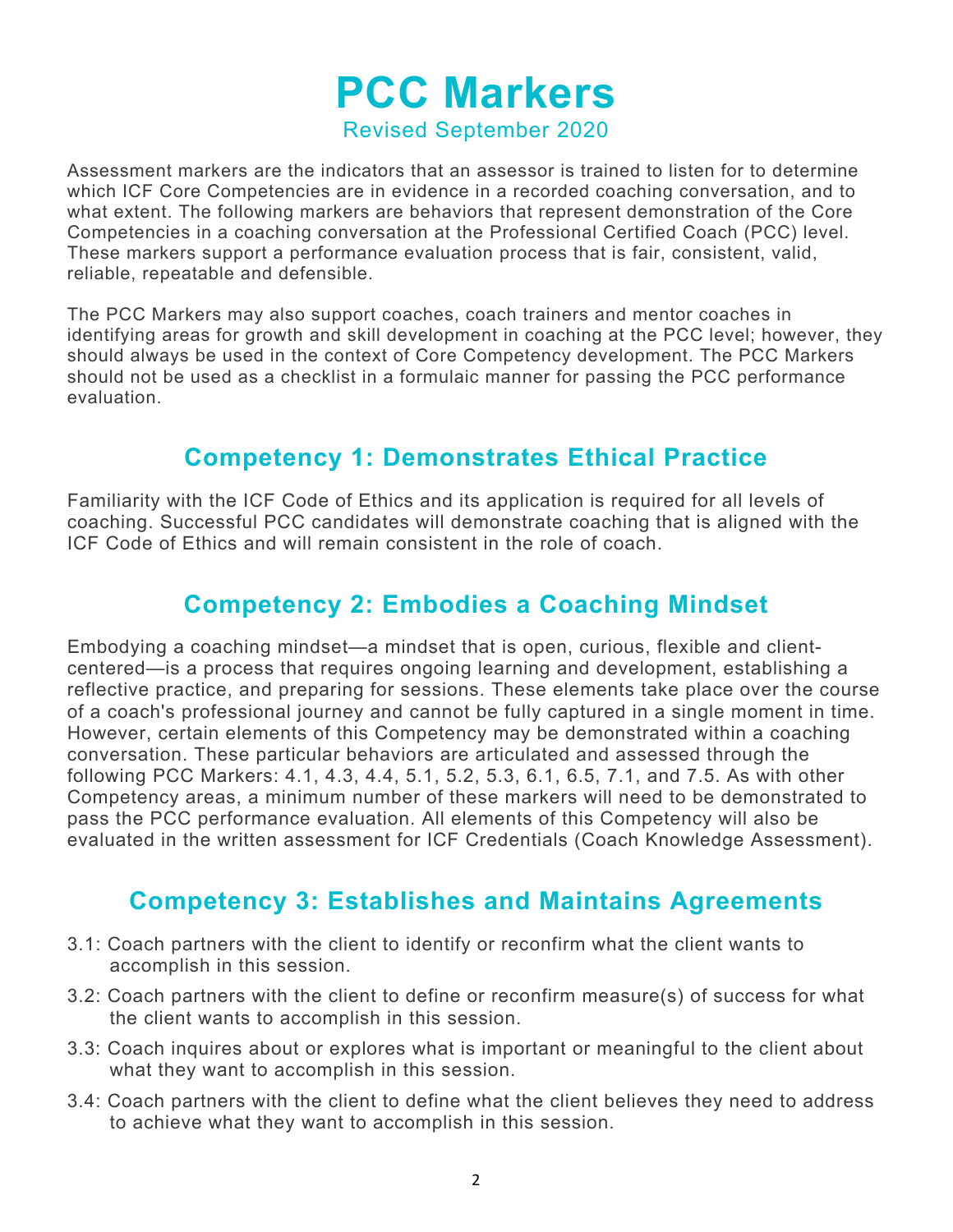## **Competency 4: Cultivates Trust and Safety**

- 4.1: Coach acknowledges and respects the client's unique talents, insights and work in the coaching process.
- 4.2: Coach shows support, empathy or concern for the client.
- 4.3: Coach acknowledges and supports the client's expression of feelings, perceptions, concerns, beliefs or suggestions.
- 4.4: Coach partners with the client by inviting the client to respond in any way to the coach's contributions and accepts the client's response.

#### **Competency 5: Maintains Presence**

- 5.1: Coach acts in response to the whole person of the client (the who).
- 5.2: Coach acts in response to what the client wants to accomplish throughout this session (the what).
- 5.3: Coach partners with the client by supporting the client to choose what happens in this session.
- 5.4: Coach demonstrates curiosity to learn more about the client.
- 5.5: Coach allows for silence, pause or reflection.

## **Competency 6: Listens Actively**

- 6.1: Coach's questions and observations are customized by using what the coach has learned about who the client is or the client's situation.
- 6.2: Coach inquires about or explores the words the client uses.
- 6.3: Coach inquires about or explores the client's emotions.
- 6.4: Coach explores the client's energy shifts, nonverbal cues or other behaviors.
- 6.5: Coach inquires about or explores how the client currently perceives themself or their world.
- 6.6: Coach allows the client to complete speaking without interrupting unless there is a stated coaching purpose to do so.
- 6.7: Coach succinctly reflects or summarizes what the client communicated to ensure the client's clarity and understanding.